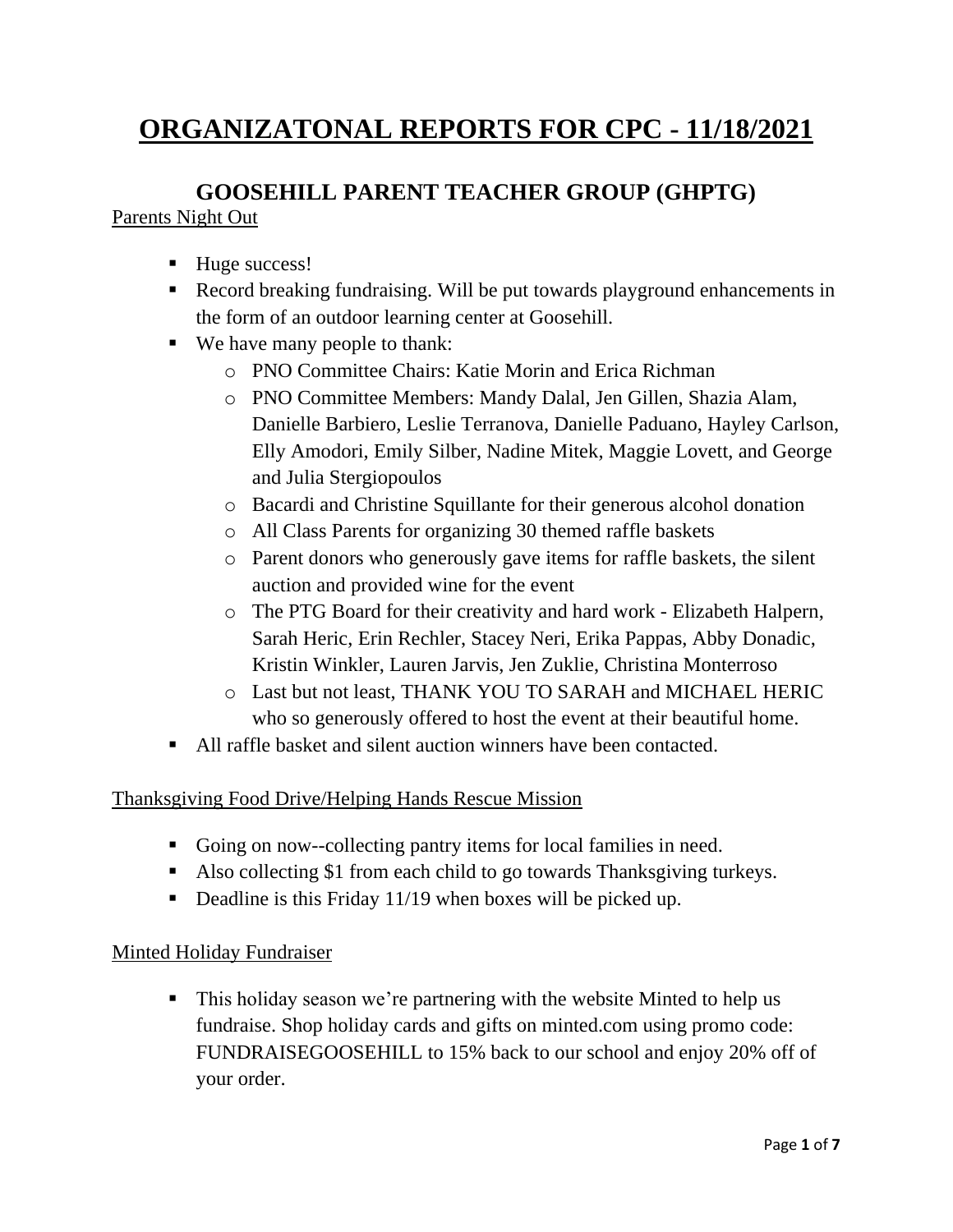#### Sweet Treats

- Goosehill's annual Sweet Treats tradition will take place on Thursday, December 16th
- This is when the GHPTG collects treats from parent volunteers and distributes to all of the faculty, staff and bus drivers at Goosehill.
- **Information on how to sign up to participate will be going out soon.** We are looking for parents to donate both home-baked and store bought treats which can be dropped off at one of 3 locations prior to the 16th

#### Next GHPTG Meeting is Wednesday, December 1st at 9:30 am

# **LLOYD HARBOR SCHOOL PARENT TEACHER GROUP (LHSPTG)**

- As you know on October 22, LHS PTG hosted Lloyd Harbor Unites at Repeal XVIII. It was a HUGE success with over \$18,000 raised for our school. It was also the most attended LHU in recent years.
- On October 28th the 6th graders attended a Halloween Dance at the George Weir Barn, hosted by the 6th grade activity committee. The barn was beautifully decorated for fall and Halloween. The kids danced in their costumes and had a great time.
- On October 29, LHS had the Fall Festival outdoors, a day filled with activities for the students, they danced, laughed and played. The DJ led fun-filled events! Thank you to all the volunteers!
- HIKER t-shirts were sent home via backpack to 2nd and 4th grade.
- On Thursday, November 4, grades 3 through 6 participated in a Virtual Music Technology Zoom Assembly with Brent Daniels. Mr. Daniels led the students through the process of creating and composing music. His message to the children was so positive – work hard and follow your dreams! The students had a fabulous time. Thanks to the Cultural Arts Committee for bringing Brent Daniels to Lloyd Harbor School.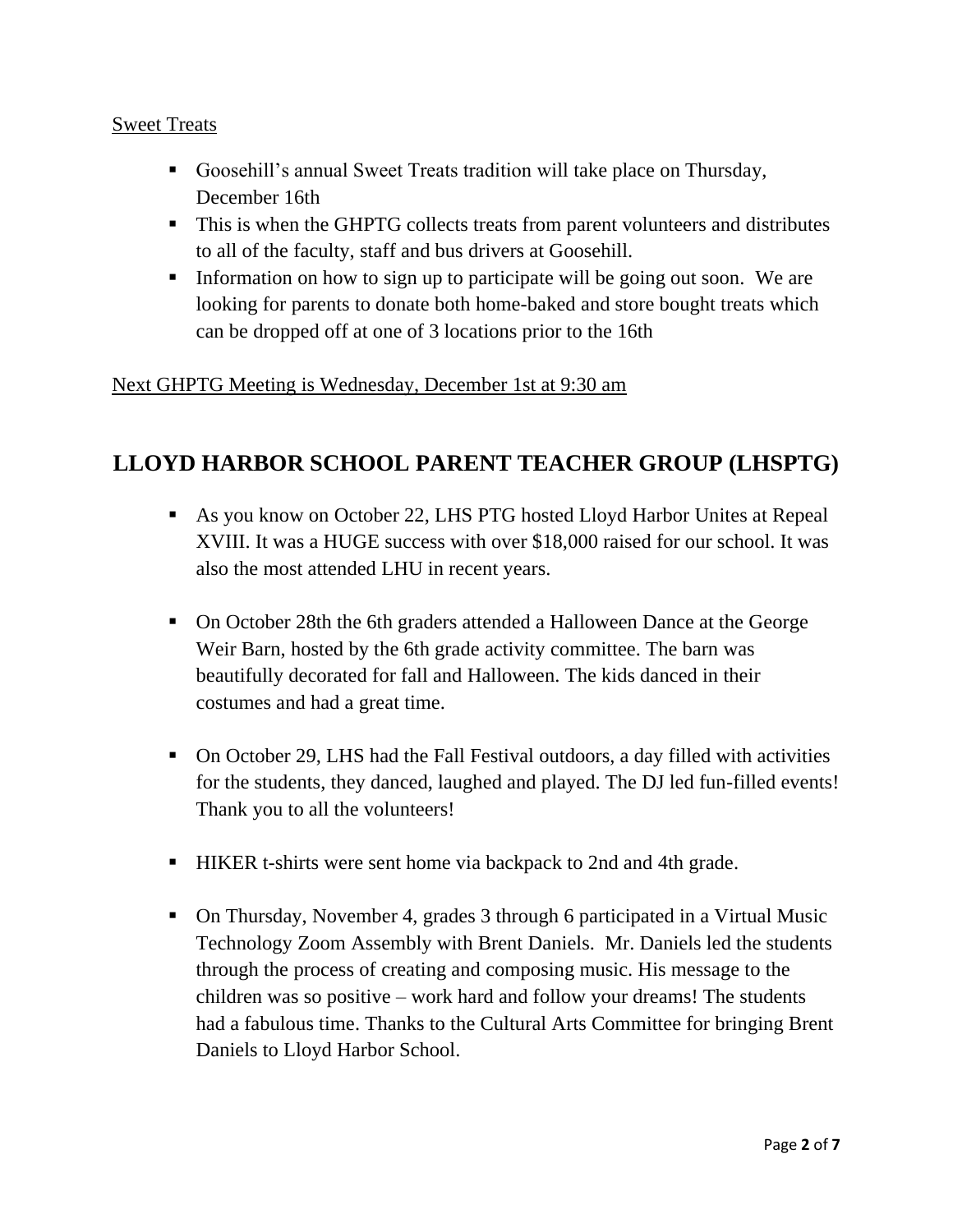- Our PTG Meeting was on Wednesday, November 10th in the Little Theater. Out first inside meeting! Dr. Moss and Mrs. Fuller talked about the Social-Emotional activities happening at LHS. All the parents were grateful for their time and expertise.
- On November 12, the student council sponsored Spirit Day (Super Hero Day) in celebration of Veteran's Day.
- Photo Retake was November 17. We will have an extra day for Mrs. LaPollo's class due to their quarantine and won't return to school until November 22.

#### Upcoming events

- On Friday, November 19, the 6th graders will go ziplining at The Adventure Park for another 6th grade activity. Thank you to the 6th grade activities committee.
- LHS PTG has had great success with their shopping events so on December 2 & 3, we will be doing a dual Shop & Support at Sedoni in Huntington Village and Living in Cold Spring Harbor Village.
- **•** We are so excited to have our Holiday Boutique event on December  $9 \& 10$  in the LHS Library. We are hoping to make this event a special one for the students! Our committee has already spent a lot of time, thought and work into this memorable event for the children.
- **•** On December 14, LHS will host their Staff Sweets  $\&$  Treats in which every staff member goes home with a special sweet for the holiday season.
- Our next PTG Meeting will be on Thursday, January 13, 2022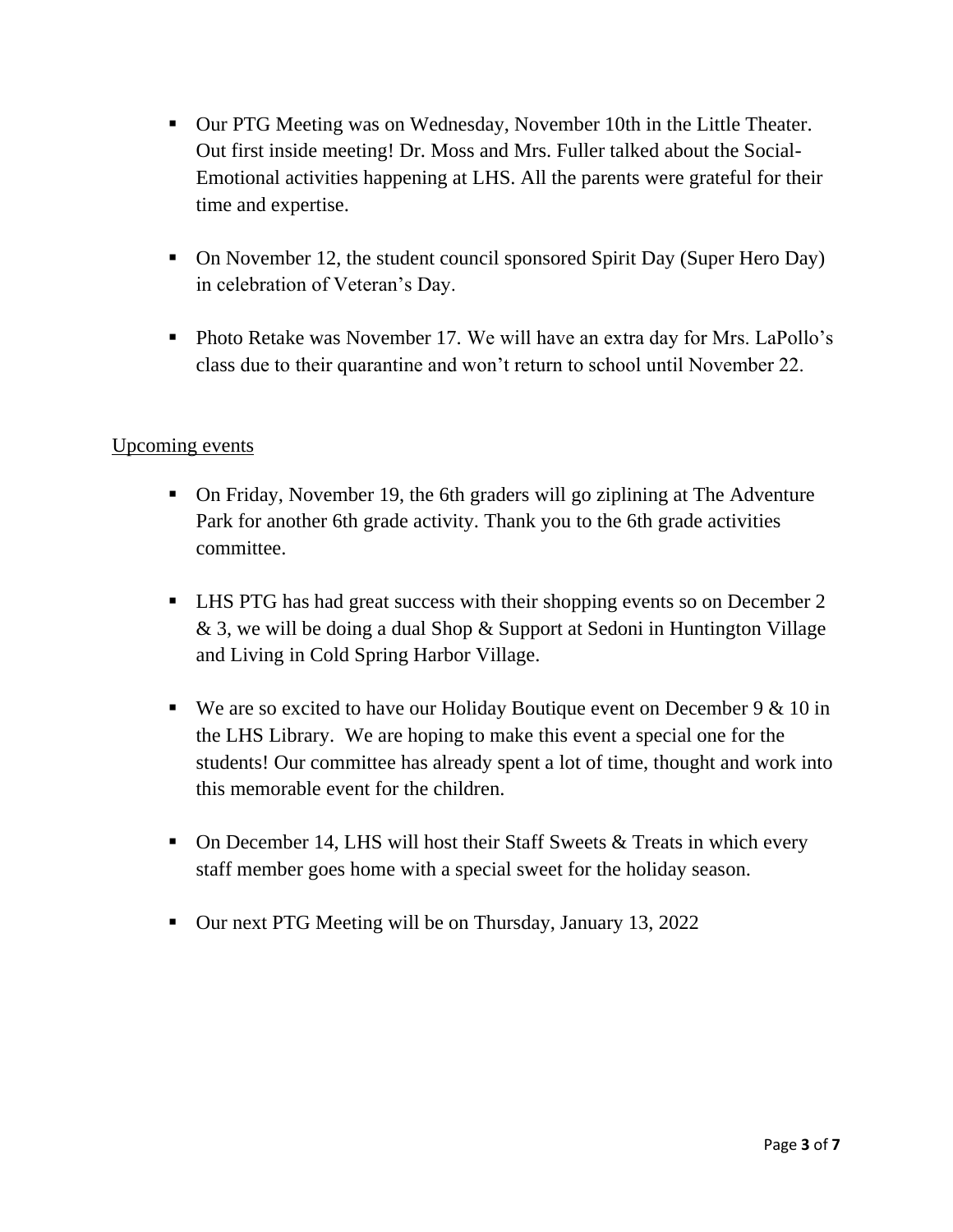### **WEST SIDE SCHOOL PARENT TEACHER GROUP (WSSPTG)**

- Our After School Program started November 8th
- WSS Kids Care winter clothing drive will close November 18th, so be sure to have all items in by then for donation to Helping Hands Rescue Mission on the 19th (asking for coats, hats, scarves, gloves, sweaters, and socks for men, women, and kids)
- Turkey Trot is November 19th. Congratulations to Blaise Cornish (6th grader) who was the winner of the Turkey Trot t-shirt design
- Talent Show- date changed from February 11th to May 6th
- Holiday Boutique- December 1-2
- Cookie Bake- December 16th

#### Friendly Reminders

■ Our next PTG meeting is Monday, January 10th

## **CSH JR/SR HIGH SCHOOL PARENT TEACHER GROUP (CSHPTG)**

The CSH PTG has been extremely busy these past few weeks!

- We have increased our membership to 240 members, which is almost half of the families at the Jr/Sr. High School! We are excited that so many parents want to be involved! All directories have been distributed and we are currently collecting any corrections which will be sent out to our families in the next few weeks.
- On November 8 we held our first Junior High Activity "Movie on the Lot". The students voted between three movies that they would like to see, and selected "Jumanji: Welcome to the Jungle". It was a gorgeous fall evening, and approximately 90 students were in attendance as well as parent volunteers. We also invited the High School Student Government to this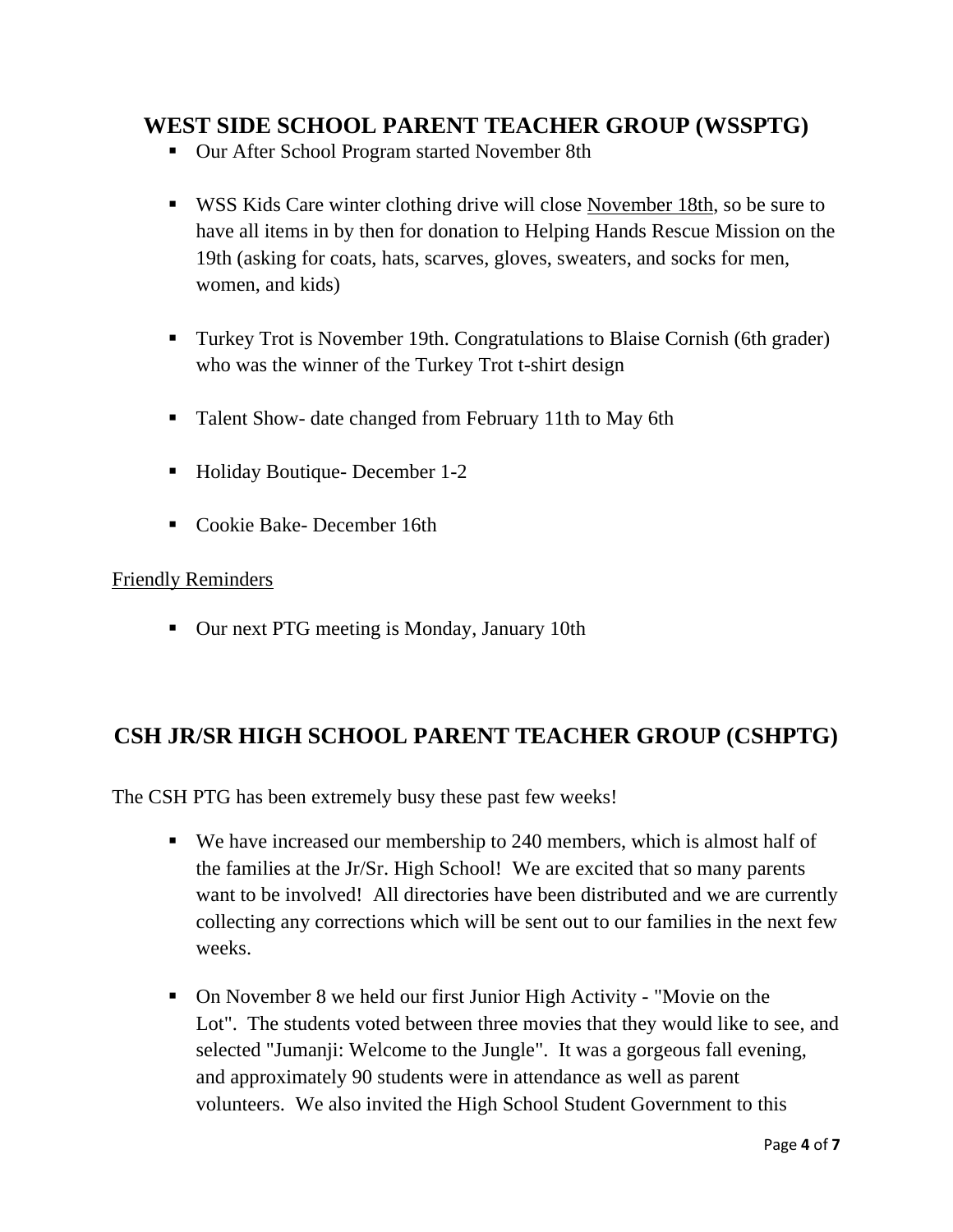event. They sold hot chocolate and other Covid safe concessions in order to raise money for their programs (specifically, the Huntington Interfaith Homeless Initiative (aka HiHi), which is a Huntington-wide effort to address homelessness). The CSH PTG is looking forward to partnering with the Student Government again in the future.

- Our CSH PTG meeting was on November 9, and included a "Zoom-in" option". We had 16 attendees in person, and another 15 on zoom. We received a lot of great feedback from our parents that they were very happy to be able to attend the meeting virtually. Therefore, we will continue with this option in the future. We also held an informal evening meeting on the evening of November 10 which was not as well attended, but we will continue with this as well.
- Additionally, at the CSH PTG meeting we voted on amending 3 of our bylaws, and each amendment was accepted by our membership. As a result, we were thrilled to welcome Deserie Saunders to our CSH PTG Executive Board as VP of Committees. We were also joined by Mr. Homer who gave a very informative presentation on Community Service requirements for the junior high and high school students.

#### Updates

■ The Vineyard Vines shirts are in production (after some issues with inventory), and we are hoping to receive them by the beginning of December. We will keep everyone posted.

#### Upcoming Events

- The annual Holiday Cookie Bake will be on December 8, 2021. Details will be coming out soon!
- The Literary Luncheon will be April 13 at the Huntington Crescent Club. The Literary Luncheon is currently seeking donations for their raffle prizes. If you would like to donate, please contact Sandra Reilly.
- Our next CSH PTG meeting is on January 11, 2022
- The CSH PTG would like to wish everyone a very happy holiday season!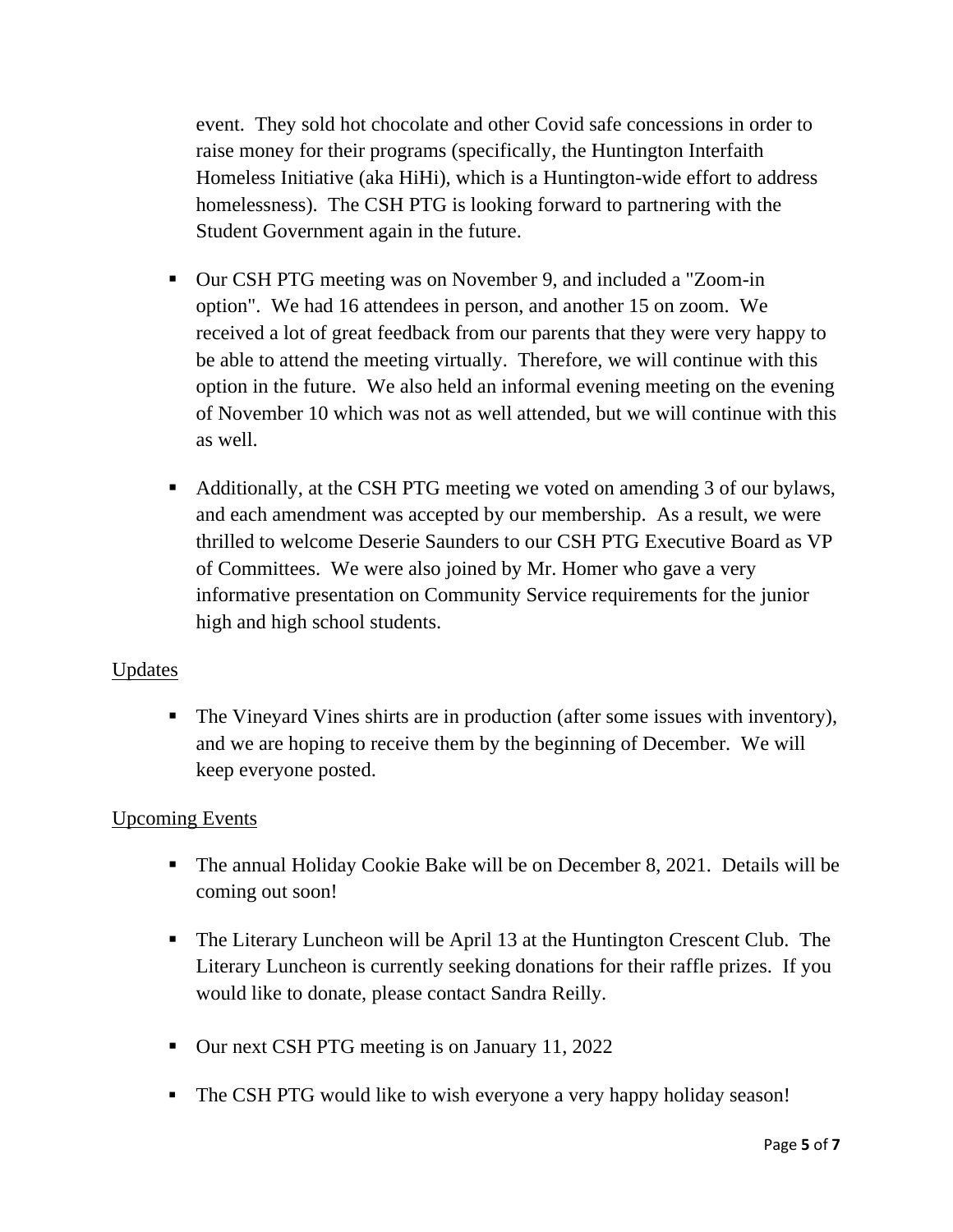# **CULTURAL ARTS COMMITEE (CAC)**

#### Lloyd Harbor School:

- 3rd, 4th, 5th, & 6th graders all experienced a live-streamed Virtual Music Technology program on 11/4
- **•** Petra Puppets will be performing It's Alive, a science program for 5th graders on 12/7
- **Petra Puppets will be performing Reading Rampage for 3rd graders on 12/15**
- Dave Ruch will be doing his Colonial America program for 4th graders on 12/16

#### West Side School:

- 3rd & 5th graders will participate in Academic Entertainment's live streamed Music For the Movies - Music Technology Workshop on 11/18
- All grades will participate in Academic Entertainment's live streamed Tales From a Bicycle Seat on 12/9
- 3rd graders will join Dave Ruch's World Communities program on 12/17
- 4th graders will join Dave Ruch's Colonial America program on 12/17

Goosehill & Jr./Sr. High School are working on multiple programming opportunities.

### **FAMILIES OF THE COMMUNITY UNITED WITH SCHOOLS (FOCUS)**

Thank you to everyone who attended our joint FOCUS/SEPTO viewing of Angst. It was an informative evening.

Coming up we are hoping to resume some of our Parent led events, watch for emails this winter. The cooking and exercise classes were particularly popular so if anyone would like to volunteer to lead a class let us know.

Have a wonderful holiday season!